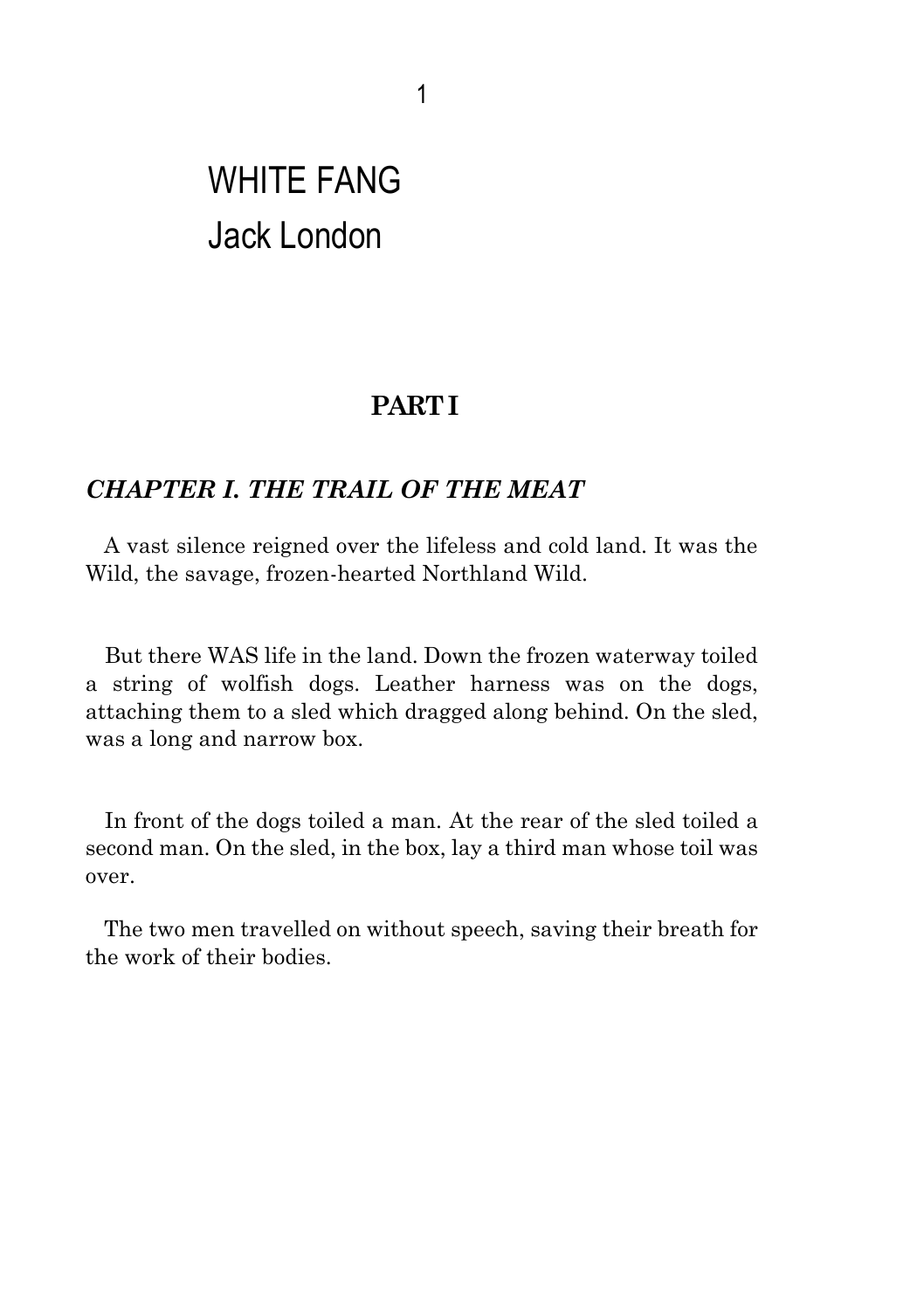An hour went by, and a second hour. The pale light of the short sunless day was beginning to fade, when a faint far cry arose on the still air, and then slowly died away.

Then a second cry arose. Both men located the sound. It was

to the somewhere rear. A third and answering cry arose, also

to the rear and to the left of the second cry.

"They're after us, Bill," said the man at the front with an effort $\wedge$ 

"There's little meat," answered his companion. "I ain't seen

a rabbit sign for days."

Thereafter they spoke no more, though listened carefully to

the hunting-cries behind them.

At the fall of darkness they made a camp. The coffin, at the side of the fire, served for seat and table. The wolf-dogs on the far side of the fire snarled among themselves, but manifested no desire to stray off into the darkness.

"Seems to me, Henry, they're stayin' close to camp," Bill

commented.

Henry nodded. Nor did he speak till he had taken his seat on the, coffin and begun to eat.

"They know where they are safe," he said. "They're pretty wise, them dogs."

Bill shook his head. "Oh, I don't know."

His companion looked at him curiously.

"How many dogs 've we got, Henry?"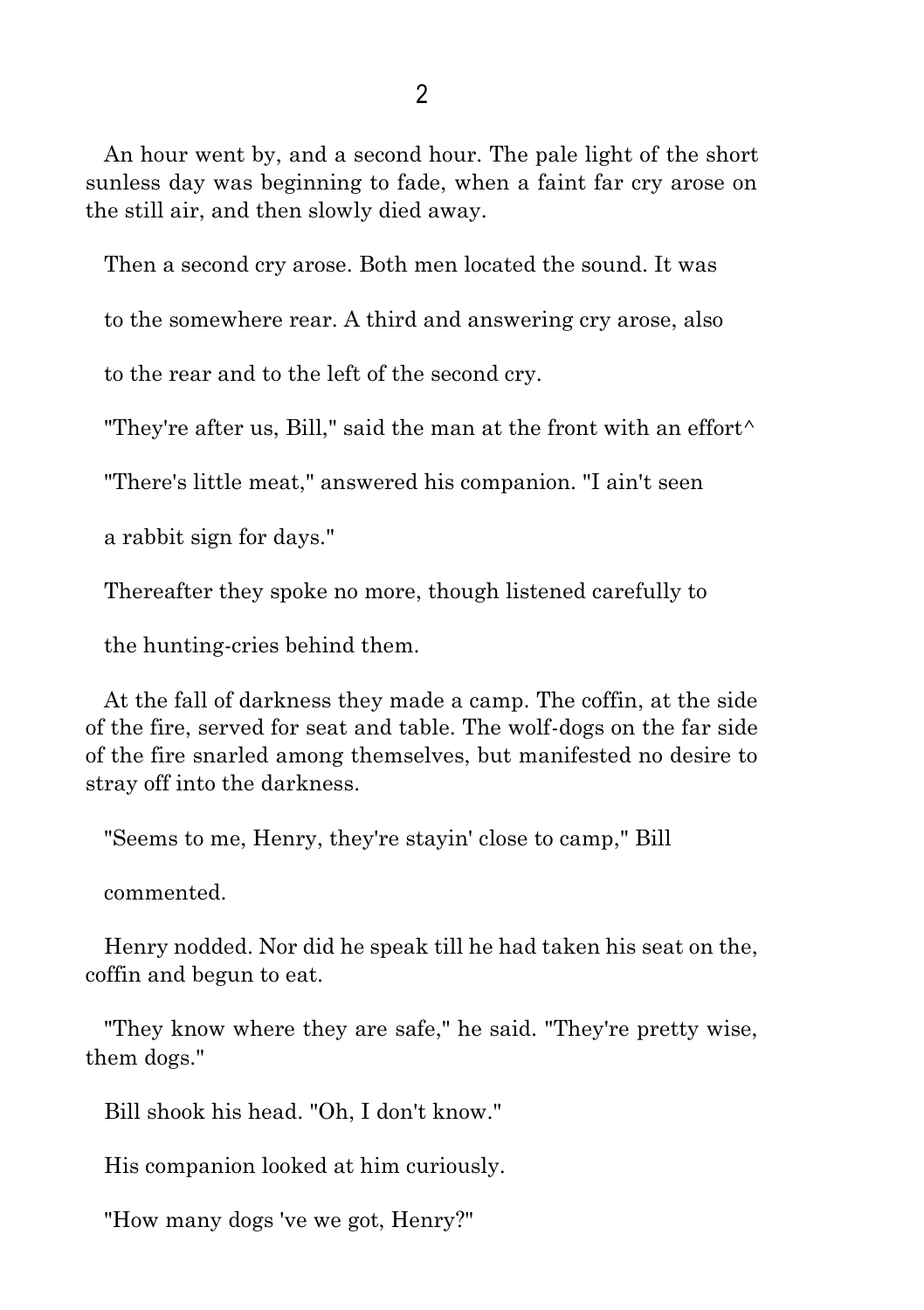"Six."

"Well, Henry..." Bill stopped for a moment. "As I was sayin', Henry, we've got six dogs. I took six fish out of the bag. I gave one fish to each dog, an', Henry, I was one fish short."

"You counted wrong."

"We've got six dogs," the other repeated. "I took out six fish. One Ear didn't get no fish. I came back to the bag afterward an' got'm his fish."

"We've only got six dogs," Henry said.

"Henry," Bill went on. "I won't say they was all dogs, but there was seven of 'm that got fish."

Henry stopped eating to glance across the fire and count the dogs.

"There's only six now," he said.

"I saw the other one run off across the snow," Bill said. "I saw seven."

Henry looked at him with sympathy, and said, "I'll be glad when this trip's over."

"What d'ye mean by that?" Bill demanded.

"I mean that this load of ours is gettin' on your nerves, an' that you're beginnin' to see things."

"I thought of that," Bill answered. "An' so, when I saw it run off across the snow, I looked in the snow an' saw its tracks.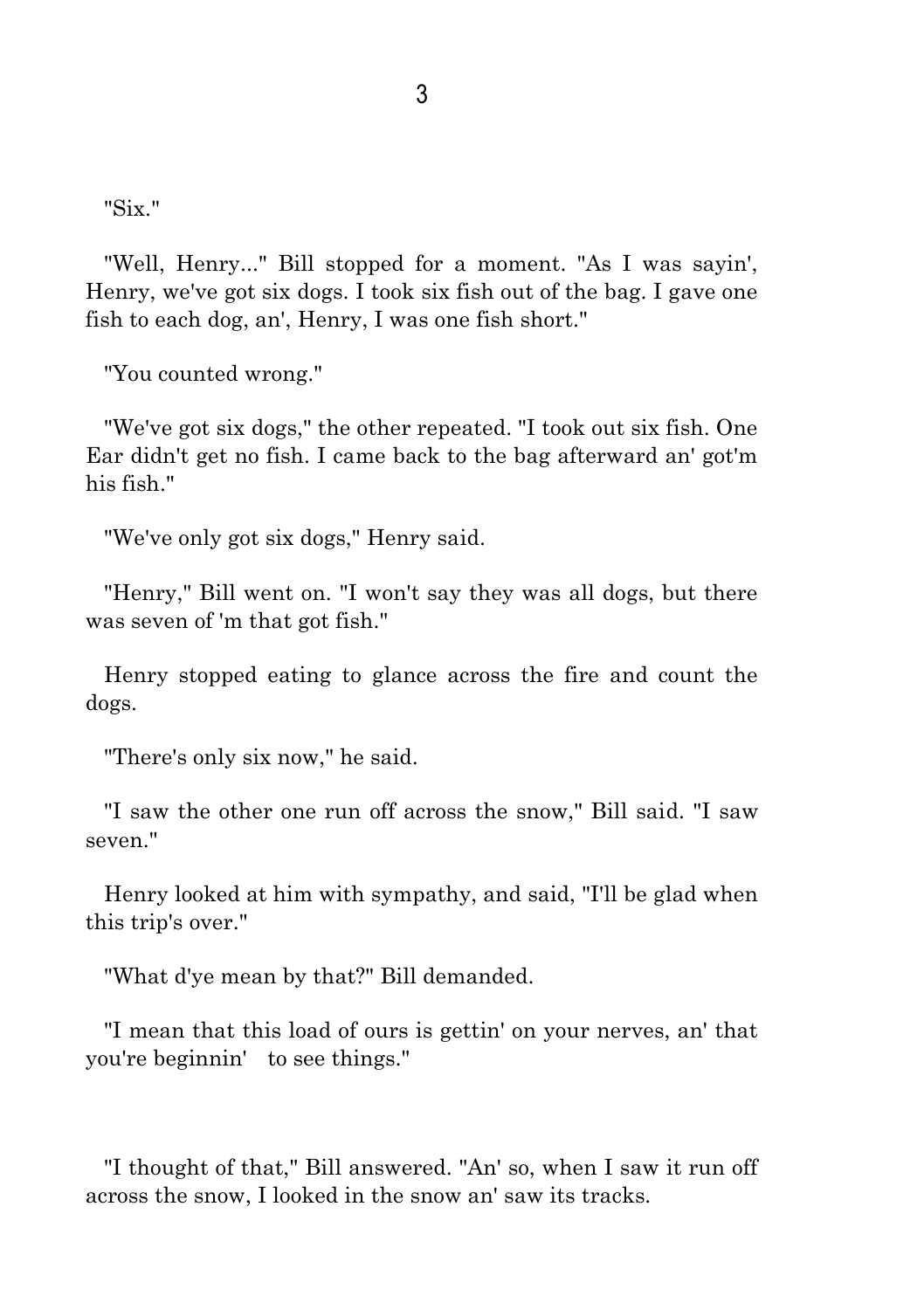Then I counted the dogs an' there was still six of 'em. The tracks is there in the snow now. D'ye want to look at 'em?"

Henry did not reply until he finished the meal.

"Then you're thinkin' as it was —"

A long sad cry from somewhere in the darkness, had interrupted him. He stopped to listen to it, then he finished his sentence with a wave of his hand toward the sound of the cry,

\*\*— one of them?"

Bill nodded. "I'd sooner think that than anything else."

From every side the cries arose, and the dogs were staying together and close to the fire. Bill threw on more wood, before lighting his pipe.

"I'm thinking you're down in the mouth some," Henry said.

"Henry... " He smoked his pipe for some time before he went on. "Henry, I was a-thinkin' how luckier he is than you an' me'll ever be."

He indicated to the box on which they sat.

"When we die, Henry, we'll be lucky if we get enough stones over our bodies to keep the dogs off of us."

"But we ain't got people an' money an' all the rest, like him," Henry answered. "Long-distance funerals is somethin' you an' me can't afford."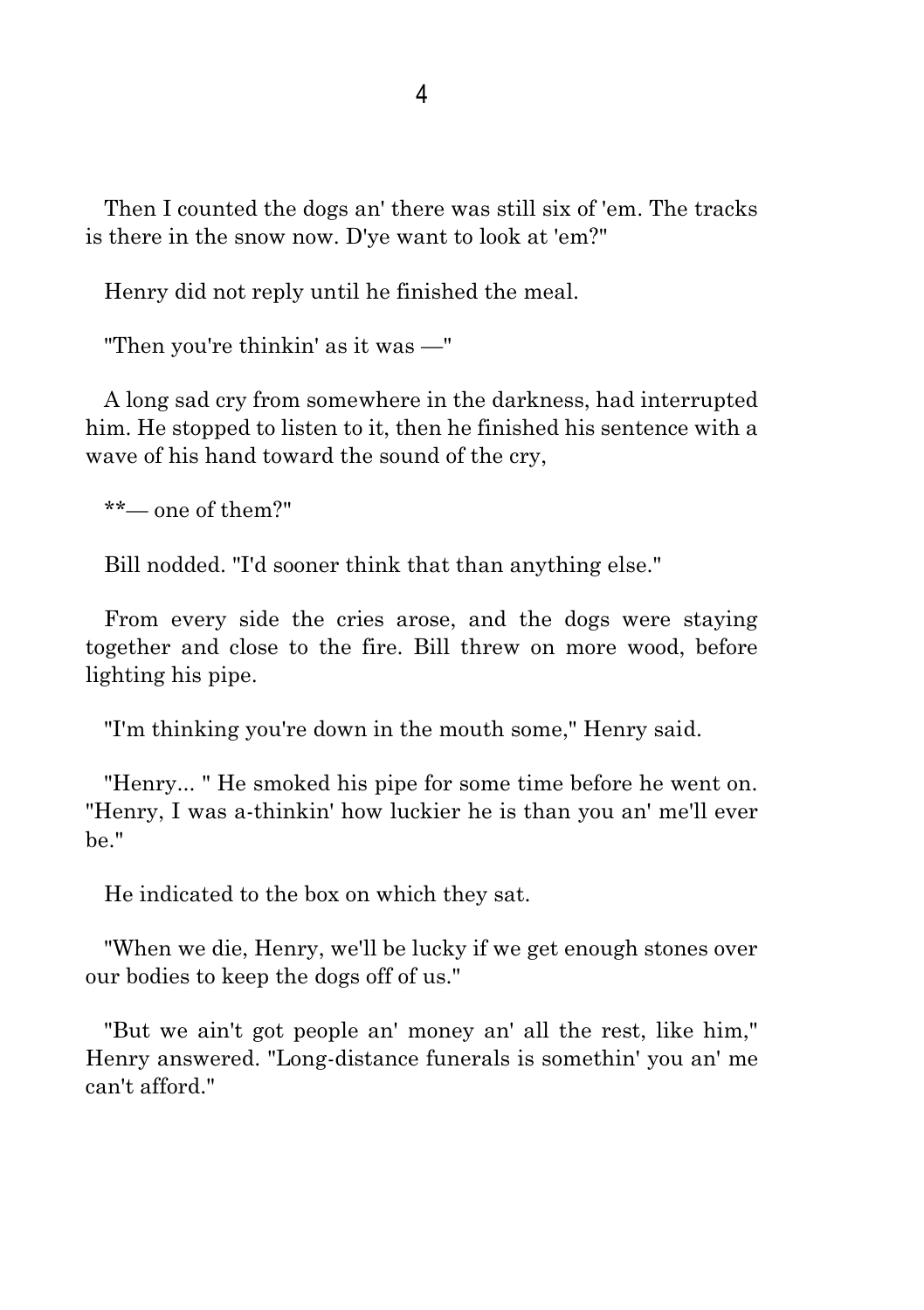Bill opened his mouth to speak, but changed his mind. Instead, he pointed towards the wall of darkness around them. A circle of the gleaming eyes had drawn about their camp.

"Henry, it's a blame misfortune to be out of ammunition."

Bill had finished his pipe and was helping his companion to spread the bed of fur and blanket.

"How many cartridges did you say you had left?" Henry asked.

"Three," came the answer. "An' I wish 'twas three hundred!"

He shook his fist angrily at the gleaming eyes.

"An' I wisht I'd never started on this trip, Henry."

Henry grunted and crawled into bed. As he dozed off he was aroused by his companion's voice.

"Say, Henry, that other one that come in an' got a fish — why didn't the dogs attack it? That's what's botherin' me."

"You're botherin' too much, Bill," came the sleepy answer. "You jes' shut up now, an' go to sleep."

The men slept, side by side, under the one covering. The fire died down, and the gleaming eyes drew closer the circle. The dogs stayed together, snarling in fear. Once their voices became so loud that Bill woke up. He got out of bed and threw more wood on the fire. As it began to flame up, the circle of eyes drew farther back. He glanced at the dogs, then rubbed his eyes and looked at them more sharply. Then he crawled back into the blankets.